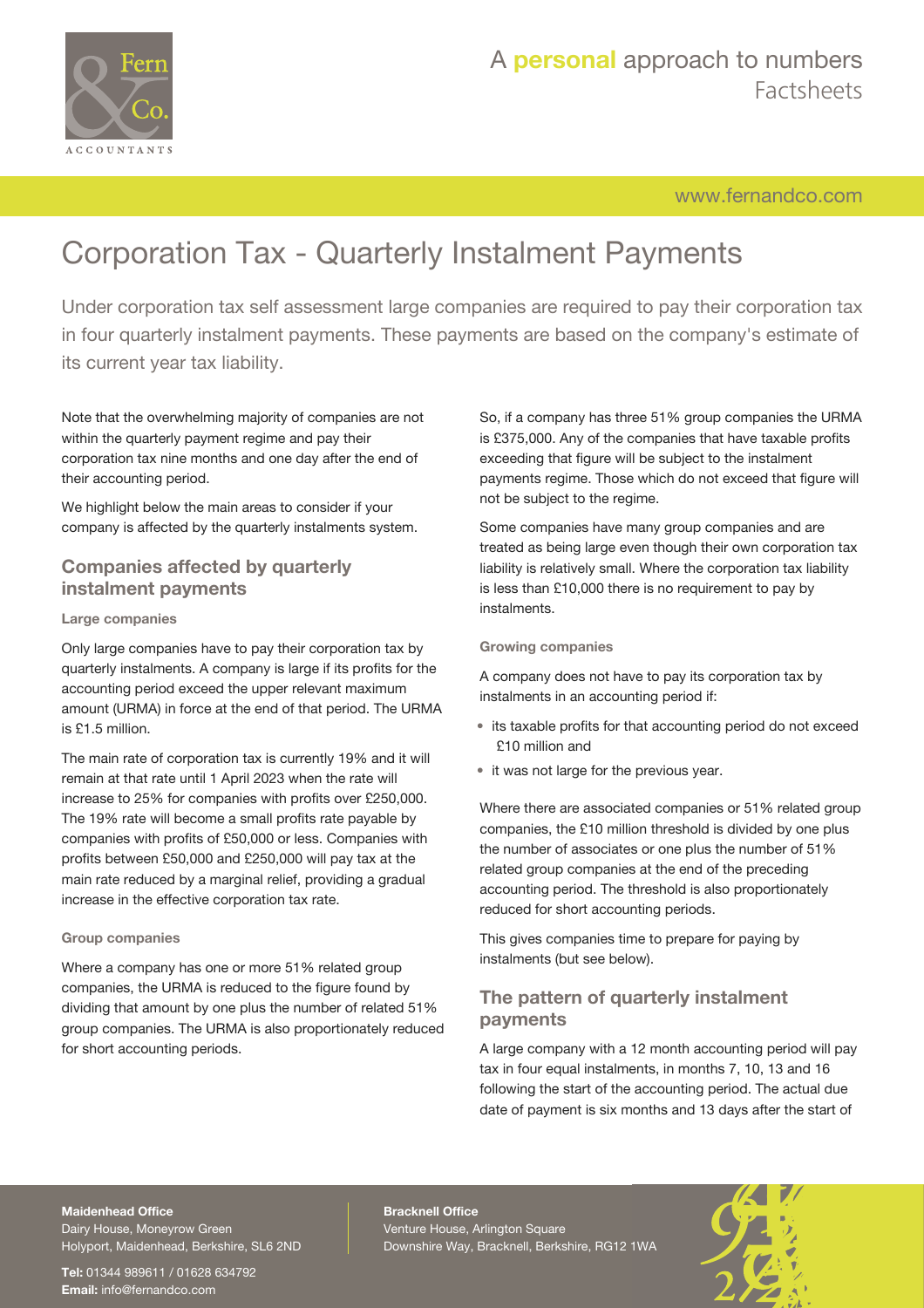

## A **personal** approach to numbers Factsheets

## [www.fernandco.com](http://www.fernandco.com)

the accounting period, then nine months and 13 days, and so on. So, for a company with a 12 month accounting period starting on 1 January, quarterly instalment payments are due on 14 July, 14 October, 14 January next and 14 April next.

There are special rules where an accounting period lasts less than 12 months.

**Pattern of payments for a growing company**

If a growing company is defined as a large company for two consecutive years, the quarterly instalments payments regime will apply for the second of those years.

The transition from small to large is best illustrated by an example.

A company with a 31 December year end was large in 2020 for the first time and is expected to be large in 2021. Its tax payments will be as follows:

- for the 2020 accounting period, the tax liability is payable on 1 October 2021.
- for the 2021 accounting period, 25% of its tax for 2021 in each of July and October 2021 and January and April 2022.

As can be seen, the first instalment for 2021 is payable before the tax liability for 2020. It is therefore essential that budgets are prepared of expected profits whenever a company becomes large in order to determine:

- whether the company will be large in the second year, and if so
- what tax payments will have to be made in month seven of the second year.

#### **Larger companies**

Earlier dates apply for the payment of corporation tax for larger companies and groups, for accounting periods starting on or after 1 April 2020. For companies with annual taxable profits of £20 million or more, tax is payable in quarterly

instalments in the third, sixth, ninth and twelfth months of their accounting period. For groups the £20 million threshold is divided by the number of companies in the group.

## **Working out quarterly instalment payments**

A company has to estimate its current year tax liability (net of all reliefs and set offs) and then make instalment payments based on that estimate. This means that by month seven, a company has to estimate profits for the remaining part of the accounting period.

In particular note that tax due under the loans to participators legislation is also included.

A company's estimate of its tax liability will vary over time. The system of instalment payments allows a company to make top-up payments – at any time – if it realises that the instalment payments it has made are inadequate. A company will normally be able to have back all or part of any instalment payments already made if later it concludes that they ought not to have been made, or were excessive.

#### **Interest and penalties**

Interest is calculated only once a company has filed its tax return, or HMRC have made a determination of its corporation tax liability and the normal due date has passed.

The payments the company makes are compared to the amounts that ought to have been paid throughout the instalment period. If a company has paid too much for a period compared to the amount of corporation tax that was due to have been paid, it will be paid interest. If it has paid too little, it will be charged interest.

#### **Rates of interest**

Special rates of interest apply for the period from the due and payable date for the first instalment to the normal due and payable date for corporation tax (nine months and one day from the end of the accounting period).

#### **Maidenhead Office**

Dairy House, Moneyrow Green Holyport, Maidenhead, Berkshire, SL6 2ND

**Tel:** 01344 989611 / 01628 634792 **Email:** [info@fernandco.com](mailto:info@fernandco.com)

**Bracknell Office** Venture House, Arlington Square Downshire Way, Bracknell, Berkshire, RG12 1WA